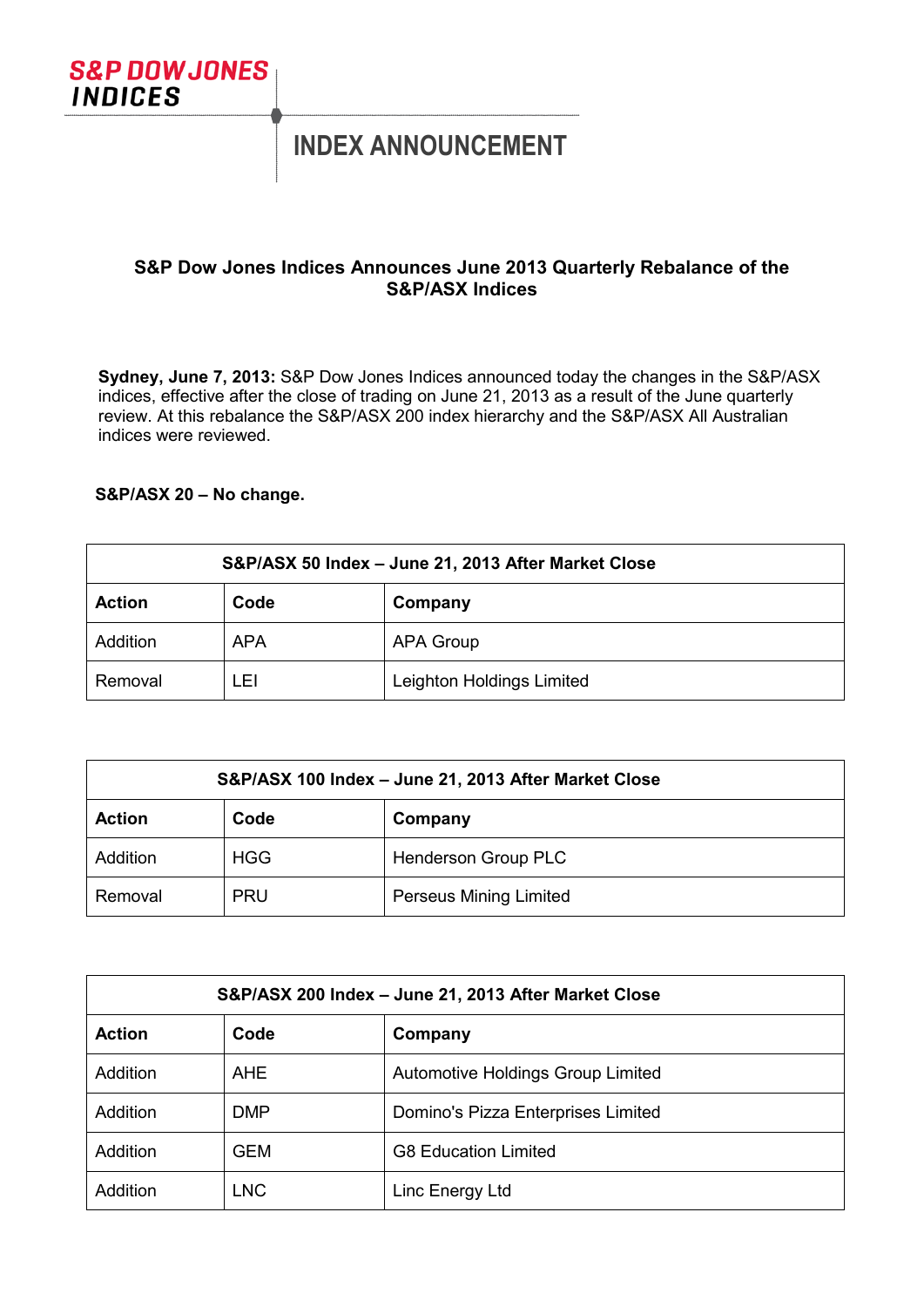| Addition | <b>REA</b> | <b>REA Group Ltd</b>                      |
|----------|------------|-------------------------------------------|
| Addition | <b>SIR</b> | Sirius Resources NL                       |
| Removal  | AIX.       | Australian Infrastructure Fund Limited    |
| Removal  | <b>CPL</b> | <b>Coalspur Mines Limited</b>             |
| Removal  | IMD.       | <b>Imdex Limited</b>                      |
| Removal  | <b>MAD</b> | Maverick Drilling and Exploration Limited |
| Removal  | <b>MBN</b> | Mirabela Nickel Limited                   |
| Removal  | TRY        | <b>Troy Resources Limited</b>             |

| S&P/ASX All Australian 50 Index - June 21, 2013 After Market Close |            |                           |
|--------------------------------------------------------------------|------------|---------------------------|
| <b>Action</b>                                                      | Code       | Company                   |
| Addition                                                           | <b>APA</b> | <b>APA Group</b>          |
| Removal                                                            | ∟EL        | Leighton Holdings Limited |

| S&P/ASX All Australian 200 Index - June 21, 2013 After Market Close |            |                                         |
|---------------------------------------------------------------------|------------|-----------------------------------------|
| <b>Action</b>                                                       | Code       | Company                                 |
| Addition                                                            | <b>AHE</b> | Automotive Holdings Group Limited       |
| Addition                                                            | <b>DMP</b> | Domino's Pizza Enterprises Limited      |
| <b>Addition</b>                                                     | <b>FGE</b> | Forge Group Limited                     |
| Addition                                                            | <b>GEM</b> | <b>G8 Education Limited</b>             |
| Addition                                                            | <b>LNC</b> | Linc Energy Ltd                         |
| Addition                                                            | <b>REA</b> | <b>REA Group Ltd</b>                    |
| Addition                                                            | <b>SGN</b> | <b>STW Communications Group Limited</b> |
| Removal                                                             | AIX.       | Australian Infrastructure Fund Limited  |
| Removal                                                             | <b>BTU</b> | <b>Bathurst Resources Limited</b>       |
| Removal                                                             | <b>GBG</b> | <b>Gindalbie Metals Ltd</b>             |